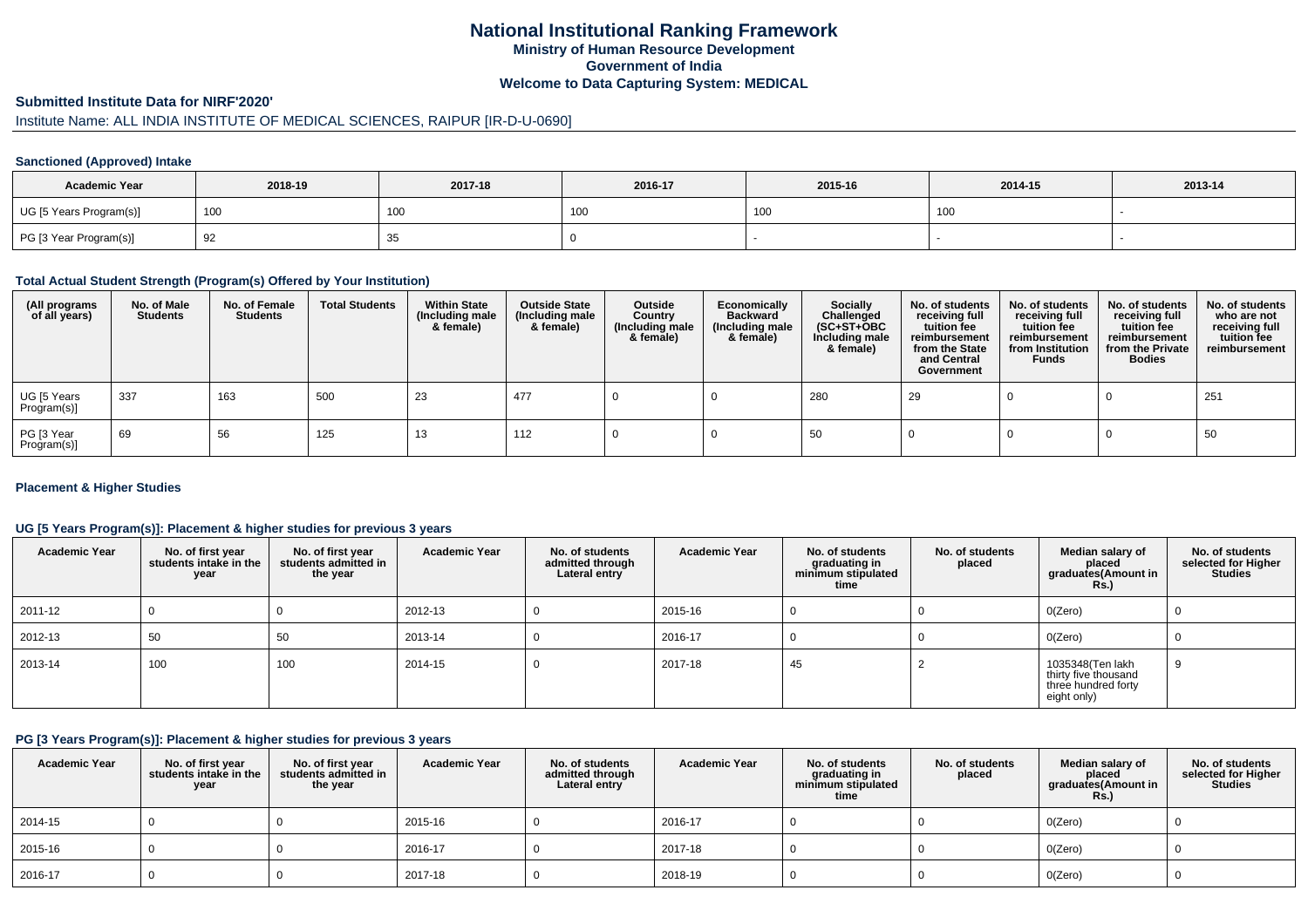| Ph.D (Student pursuing doctoral program till 2017-18; Students admitted in the academic year 2018-19 should not be entered here.) |         |                       |         |  |
|-----------------------------------------------------------------------------------------------------------------------------------|---------|-----------------------|---------|--|
|                                                                                                                                   |         | <b>Total Students</b> |         |  |
| Full Time                                                                                                                         |         |                       |         |  |
| Part Time                                                                                                                         |         | 0                     |         |  |
| No. of Ph.D students graduated (including Integrated Ph.D)                                                                        |         |                       |         |  |
|                                                                                                                                   | 2018-19 | 2017-18               | 2016-17 |  |
| Full Time                                                                                                                         |         | 0                     |         |  |
| Part Time                                                                                                                         |         | 0                     |         |  |
| No. of students Graduating in Super Speciality program (DM/MCH)                                                                   |         |                       |         |  |
| 2018-19                                                                                                                           | 2017-18 | 2016-17               |         |  |
|                                                                                                                                   |         | U                     |         |  |

### **Financial Resources: Utilised Amount for the Capital expenditure for previous 3 years**

| Academic Year                                                                                        | 2018-19                                                                                     | 2017-18                                                                                       | 2016-17                                                                                               |  |  |  |
|------------------------------------------------------------------------------------------------------|---------------------------------------------------------------------------------------------|-----------------------------------------------------------------------------------------------|-------------------------------------------------------------------------------------------------------|--|--|--|
|                                                                                                      | <b>Utilised Amount</b>                                                                      | <b>Utilised Amount</b>                                                                        | <b>Utilised Amount</b>                                                                                |  |  |  |
| Annual Capital Expenditure on Academic Activities and Resources (excluding expenditure on buildings) |                                                                                             |                                                                                               |                                                                                                       |  |  |  |
| Library                                                                                              | 2031077 (Twenty Lakhs Thirty One Thousand and Seventy<br>Seven Only)                        | 5562427 (Fifty Five Lakhs Sixty Two Thousand Four Hundred<br>and Twenty Seven Only)           | 0 (ZERO)                                                                                              |  |  |  |
| New Equipment for Laboratories                                                                       | 0 (ZERO)                                                                                    | $0$ (ZERO)                                                                                    | 0 (ZERO)                                                                                              |  |  |  |
| Other expenditure on creation of Capital Assets (excluding<br>expenditure on Land and Building)      | 572894017 (Fifty Seven Crore Twenty Eight Lakhs Ninety Four<br>Thousand and Seventeen Only) | 104293918 (Ten Crore Forty Two Lakhs Ninety Three<br>Thousand Nine Hundred and Eighteen Only) | 291858465 (Twenty Nine Crore Eighteen Lakhs Fifty Eight<br>Thousand Four Hundred and Sixty Five Only) |  |  |  |

#### **Financial Resources: Utilised Amount for the Operational expenditure for previous 3 years**

| <b>Academic Year</b>                                                                                                                                                                           | 2018-19                                                                                            | 2017-18                                                                                                   | 2016-17                                                                                                 |  |  |  |
|------------------------------------------------------------------------------------------------------------------------------------------------------------------------------------------------|----------------------------------------------------------------------------------------------------|-----------------------------------------------------------------------------------------------------------|---------------------------------------------------------------------------------------------------------|--|--|--|
|                                                                                                                                                                                                | <b>Utilised Amount</b>                                                                             | <b>Utilised Amount</b>                                                                                    | <b>Utilised Amount</b>                                                                                  |  |  |  |
| <b>Annual Operational Expenditure</b>                                                                                                                                                          |                                                                                                    |                                                                                                           |                                                                                                         |  |  |  |
| Salaries (Teaching and Non Teaching staff)                                                                                                                                                     | 1410550679 (One Forty One Crore Five Lakhs Fifty Thousand<br>Six Hundred Seventy Nine Only)        | 617705536 (Sixty One Crore Seventy Seven Lakhs Five<br>Thousand and Five Hundred and Thirty Six Only)     | 454490406 (Forty Five Crore Forty Four Lakhs Ninety<br>Thousand Four Hundred and Six Only)              |  |  |  |
| Maintenance of Academic Infrastructure or consumables and<br>other running expenditures(excluding maintenance of hostels<br>and allied services, rent of the building, depreciation cost, etc) | 604627836 (Sixty Crore Forty Six Lakhs Twenty Seven<br>Thousand Eight Hundred and Thirty Six Only) | 397628172 (Thirty Nine Crore Seventy Six Lakhs Twenty Eight<br>Thousand One Hundred and Seventy Two Only) | 234242363 (Twenty Three Crore Forty Two Lakhs Forty Two<br>Thousand Three Hundred and Sixty Three Only) |  |  |  |
| Seminars/Conferences/Workshops                                                                                                                                                                 | 572365 (Five Lakh Seventy Two Thousand Three Hundred<br>Sixty Five Only)                           | 286337 (Two Lakh Eighty Six Thousand Three Hundred and<br>Thirty Seven Only)                              | 388014 (Three Lakh Eighty Eight Thousand and Fourteen<br>Only)                                          |  |  |  |

**IPR**

| Calendar year                      | 2018 | 2017 | 2016 |
|------------------------------------|------|------|------|
| Nn.<br>$\cdot$ FD oton.<br>olisher |      |      |      |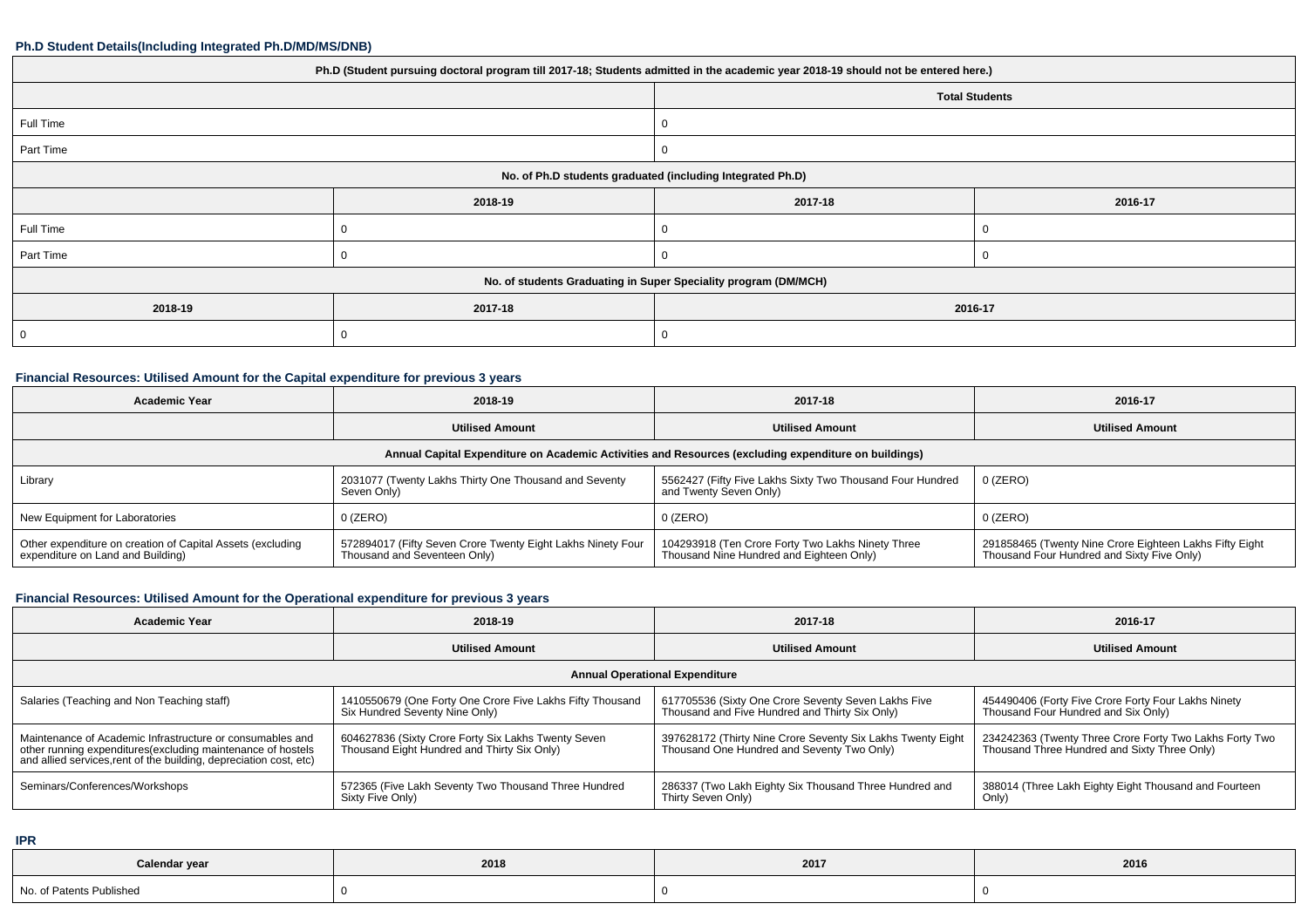| No. of Patents Granted |
|------------------------|
|------------------------|

# **Sponsored Research Details**

| <b>Financial Year</b>                    | 2018-19                                   | 2017-18                                          | 2016-17                                      |
|------------------------------------------|-------------------------------------------|--------------------------------------------------|----------------------------------------------|
| Total no. of Sponsored Projects          |                                           |                                                  |                                              |
| Total no. of Funding Agencies            | 10                                        |                                                  |                                              |
| Total Amount Received (Amount in Rupees) | 34500000                                  | 6582000                                          | 4803000                                      |
| Amount Received in Words                 | Rupees Three Crores Forty Five Lakhs Only | Rupees Sixty Five Lakhs Eighty Two Thousand only | Rupees Forty Eight Lakhs Three Thousand only |

# **OPD Attendance & Bed Occupancy**

| 1. Average OPD attendance in the calendar year 2018. | 1086 |
|------------------------------------------------------|------|
| 2. Average Bed Occupancy in the calendar year 2018.  |      |
| a. Number of beds in the hospital.                   | 600  |
| b. Average occupancy per day.                        | 420  |

# **PCS Facilities: Facilities of physically challenged students**

| 1. Do your institution buildings have Lifts/Ramps?                                                                                                        | Yes, more than 80% of the buildings |
|-----------------------------------------------------------------------------------------------------------------------------------------------------------|-------------------------------------|
| 2. Do your institution have provision for walking aids, includingwheelchairs and transportation from one building to another for<br>handicapped students? | Yes                                 |
| 3. Do your institution buildings have specially designed toilets for handicapped students?                                                                | Yes, more than 80% of the buildings |

#### **Awards Details**

| 1. 1. How many faculty member of your institution have received highly reputed national/international awards/recognition from central<br>government agencies in the previous academic year 2018-19 |  |
|----------------------------------------------------------------------------------------------------------------------------------------------------------------------------------------------------|--|
| 2. 2. How many students of your institution have won international awards in the previous academic year 2018-19                                                                                    |  |

#### **Accreditation**

#### **NAAC Accreditation**

# **Village Adoption**

| Have your institute adopted any village under Unnat Bharat Scheme? | $\overline{M}$ |
|--------------------------------------------------------------------|----------------|
|                                                                    | יעו            |

# **Faculty Details**

| Srno | Name                       | Age | <b>Designation</b> | Gender | Qualification | Experience (In<br>Months) | <b>Is Associated</b><br><b>Last Year</b> | Currently<br>working with<br>institution? | <b>Joining Date</b> | <b>Leaving Date</b> | <b>Association type</b> |
|------|----------------------------|-----|--------------------|--------|---------------|---------------------------|------------------------------------------|-------------------------------------------|---------------------|---------------------|-------------------------|
|      | Dr Dhanesh<br>Kumar Sharma | ხა  | Other              | Male   | M.S           |                           | Yes                                      | Yes                                       | 05-04-2013          | $-$                 | Regular                 |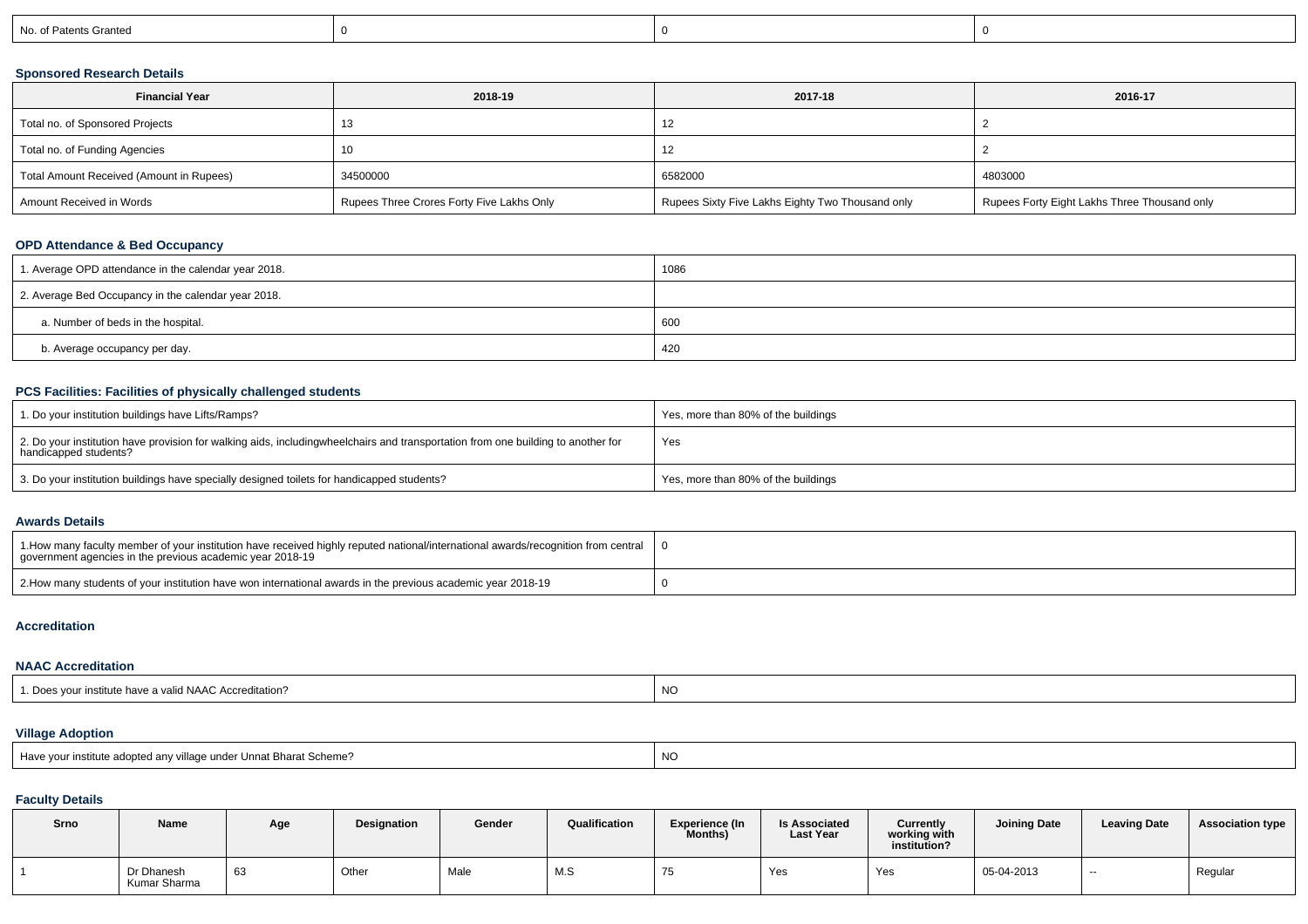| $\overline{2}$ | Dr Konuri Vijaya<br>Kumar          | 60 | Other                  | Male   | M.S        | 73         | Yes | Yes | 10-06-2013 | $\overline{\phantom{a}}$ | Regular |
|----------------|------------------------------------|----|------------------------|--------|------------|------------|-----|-----|------------|--------------------------|---------|
| 3              | Dr Soumitra<br>Trivedi             | 44 | Associate<br>Professor | Male   | M.S        | 82         | Yes | Yes | 05-09-2012 | $\overline{\phantom{a}}$ | Regular |
| $\overline{4}$ | Dr A U Siddiqui                    | 45 | Associate<br>Professor | Male   | M.S        | 83         | Yes | Yes | 14-08-2012 | $\overline{\phantom{a}}$ | Regular |
| 5              | Dr Manisha<br><b>Barnwal Sinha</b> | 41 | Associate<br>Professor | Female | M.S        | 83         | Yes | Yes | 16-08-2012 | $\overline{\phantom{a}}$ | Regular |
| 6              | Dr Mrithunjay<br>Rathore           | 41 | Associate<br>Professor | Male   | M.S        | 83         | Yes | Yes | 21-08-2012 | $\overline{\phantom{a}}$ | Regular |
| $\overline{7}$ | Dr Ramanjan<br>Sinha               | 53 | Professor              | Male   | Ph.D       | 83         | Yes | Yes | 02-08-2012 | $\overline{\phantom{a}}$ | Regular |
| 8              | Dr Meenakshi<br>Sinha              | 53 | Other                  | Female | Ph.D       | 83         | Yes | Yes | 02-08-2012 | $\overline{\phantom{a}}$ | Regular |
| 9              | Dr Avinash S Ingle                 | 44 | Other                  | Male   | M.D        | 83         | Yes | Yes | 13-08-2012 | $\overline{\phantom{a}}$ | Regular |
| 10             | Dr Jayshri R<br>Ghate              | 42 | Associate<br>Professor | Female | M.D        | 83         | Yes | Yes | 13-08-2012 | $\overline{\phantom{a}}$ | Regular |
| 11             | Dr Ekta<br>Khandelwal              | 39 | Associate<br>Professor | Female | M.D        | 83         | Yes | Yes | 06-08-2012 | $\overline{\phantom{a}}$ | Regular |
| 12             | Dr Eli Mohapatra                   | 51 | Professor              | Female | M.D        | 82         | Yes | Yes | 17-09-2012 | $\overline{\phantom{a}}$ | Regular |
| 13             | Dr Rachita Nanda                   | 46 | Other                  | Female | M.D        | 74         | Yes | Yes | 22-05-2013 | --                       | Regular |
| 14             | Dr Suprava Patel                   | 44 | Associate<br>Professor | Female | M.D        | 83         | Yes | Yes | 21-08-2012 | --                       | Regular |
| 15             | Dr Jessy Abraham                   | 46 | Associate<br>Professor | Female | Ph.D       | 81         | Yes | Yes | 30-10-2012 | --                       | Regular |
| 16             | Dr Manisha<br>Madhukar Ruikar      | 51 | Professor              | Female | M.D        | 74         | Yes | Yes | 27-05-2013 | $\overline{\phantom{a}}$ | Regular |
| 17             | Dr Abhiruchi<br>Galhotra           | 44 | Other                  | Female | M.D        | 83         | Yes | Yes | 09-08-2012 | --                       | Regular |
| 18             | Dr Gouri Kumari<br>Padhy           | 46 | Other                  | Female | M.D        | 83         | Yes | Yes | 14-08-2012 | --                       | Regular |
| 19             | Dr Anjali Pal                      | 45 | Associate<br>Professor | Female | M.D        | 83         | Yes | Yes | 09-08-2012 | --                       | Regular |
| 20             | Dr Anjan Kumar<br>Giri             | 45 | Associate<br>Professor | Male   | M.D        | 83         | Yes | Yes | 16-08-2012 | --                       | Regular |
| 21             | Dr Suryaprakash<br>Dhaneria        | 62 | Professor              | Male   | <b>DNB</b> | 76         | Yes | Yes | 20-03-2013 | --                       | Regular |
| 22             | Dr Nitin Rewaram<br>Gaikwad        | 42 | Other                  | Male   | M.D        | 77         | Yes | Yes | 18-02-2013 | $\overline{\phantom{a}}$ | Regular |
| 23             | Dr Yogendra<br>Narayan Keche       | 43 | Associate<br>Professor | Male   | M.D        | 38         | Yes | Yes | 27-05-2016 | $\overline{\phantom{a}}$ | Regular |
| 24             | Dr Anudita<br>Bhargava             | 47 | Other                  | Female | M.D        | 73         | Yes | Yes | 27-06-2013 | $\overline{\phantom{a}}$ | Regular |
| 25             | Dr Padma Das                       | 43 | Other                  | Female | M.D        | ${\bf 74}$ | Yes | Yes | 06-05-2013 | $\overline{\phantom{a}}$ | Regular |
| 26             | Dr Ujjwala Nitin<br>Gaikwad        | 40 | Other                  | Female | M.D        | 77         | Yes | Yes | 18-02-2013 | $\overline{\phantom{a}}$ | Regular |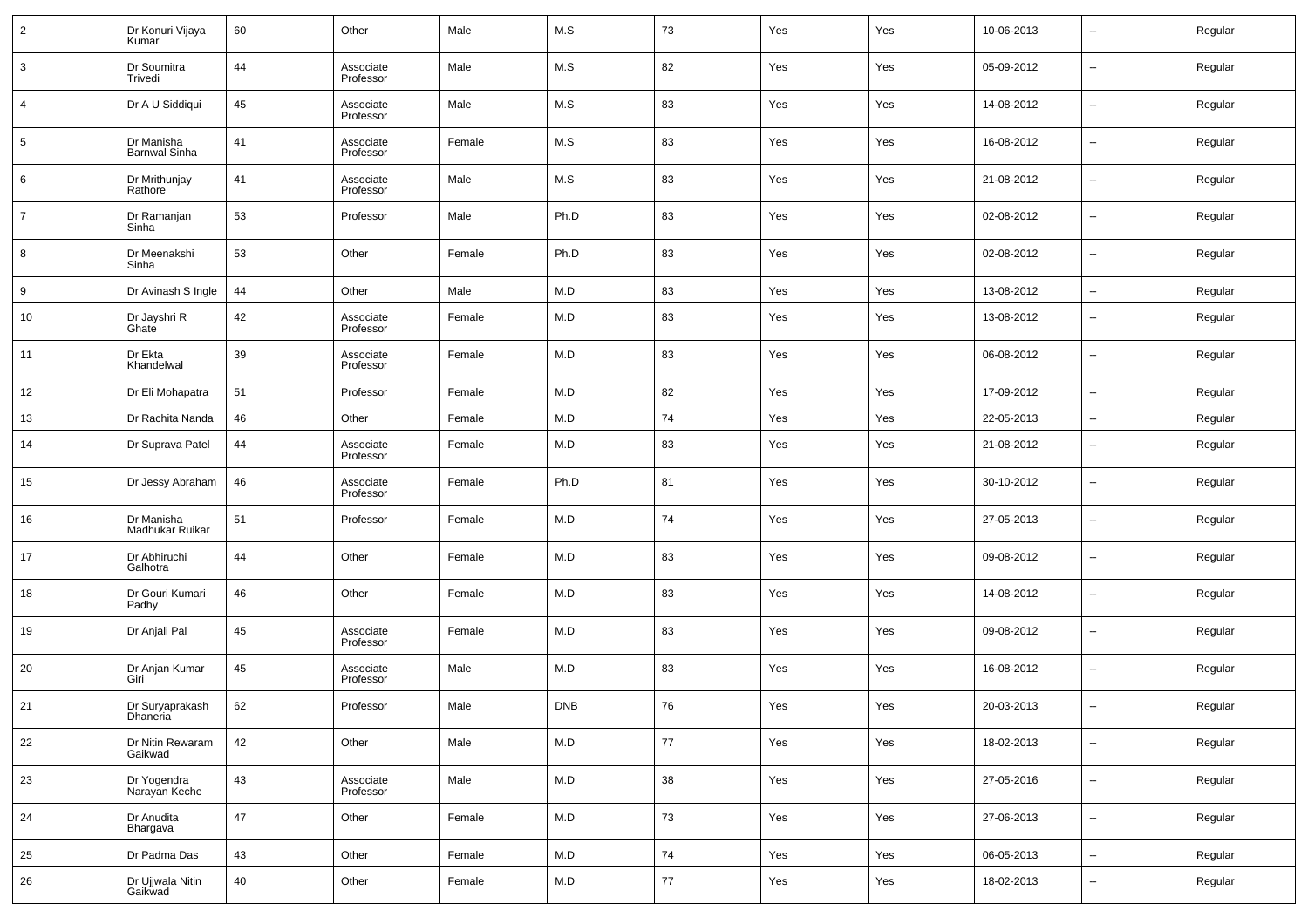| 27 | Dr Sanjay Singh<br>Negi       | 42 | Associate<br>Professor | Male   | Ph.D       | 76 | Yes | Yes | 11-03-2013 | $\overline{\phantom{a}}$ | Regular |
|----|-------------------------------|----|------------------------|--------|------------|----|-----|-----|------------|--------------------------|---------|
| 28 | Dr Nighat Hussain             | 45 | Other                  | Female | M.D        | 76 | Yes | Yes | 11-03-2013 | ۰.                       | Regular |
| 29 | Dr Amit Bugalia               | 40 | Associate<br>Professor | Male   | M.D        | 76 | Yes | Yes | 11-03-2013 | ۰.                       | Regular |
| 30 | Dr Vandita<br>Yogendra Singh  | 40 | Assistant<br>Professor | Female | M.D        | 38 | Yes | Yes | 09-05-2016 | ۰.                       | Regular |
| 31 | Dr Sankalp<br>Sharma          | 42 | Associate<br>Professor | Male   | M.D        | 75 | Yes | Yes | 11-04-2013 | ۰.                       | Regular |
| 32 | Dr Krishnadutt<br>Chavali     | 45 | Professor              | Male   | <b>DNB</b> | 75 | Yes | Yes | 02-04-2013 | ۰.                       | Regular |
| 33 | Dr Pankaj Suresh<br>Ghormade  | 35 | Assistant<br>Professor | Male   | M.D        | 38 | Yes | Yes | 25-05-2016 | ۰.                       | Regular |
| 34 | Dr Nitin Kumar<br>Kashyap     | 41 | Associate<br>Professor | Male   | M.S        | 80 | Yes | Yes | 30-11-2012 | ۰.                       | Regular |
| 35 | Dr Ankur Kumar<br>Shrivastava | 41 | Associate<br>Professor | Male   | M.D        | 75 | Yes | Yes | 04-04-2013 | ۰.                       | Regular |
| 36 | Dr Siddhartha<br>Nanda        | 49 | Associate<br>Professor | Male   | M.D        | 75 | Yes | Yes | 13-04-2013 | ۰.                       | Regular |
| 37 | Dr Narendra<br>Kuber Bodhey   | 46 | Professor              | Male   | M.D        | 76 | Yes | Yes | 26-03-2013 | ۰.                       | Regular |
| 38 | Dr Alok Chandra<br>Agrawal    | 52 | Professor              | Male   | Ph.D       | 75 | Yes | Yes | 09-04-2013 | ۰.                       | Regular |
| 39 | Dr Harshal Sakale             | 38 | Assistant<br>Professor | Male   | M.S        | 38 | Yes | Yes | 26-05-2016 | ۰.                       | Regular |
| 40 | Dr Santhosh Rao               | 38 | Associate<br>Professor | Male   | <b>MDS</b> | 76 | Yes | Yes | 28-03-2013 | ۰.                       | Regular |
| 41 | Dr Manish Jagdish<br>Raghani  | 37 | Associate<br>Professor | Male   | <b>MDS</b> | 76 | Yes | Yes | 12-03-2013 | ۰.                       | Regular |
| 42 | Dr Nakul Uppal                | 40 | Associate<br>Professor | Male   | <b>MDS</b> | 37 | Yes | Yes | 03-06-2016 | ۰.                       | Regular |
| 43 | Dr Atul Jindal                | 40 | Associate<br>Professor | Male   | M.D        | 75 | Yes | Yes | 08-04-2013 | ۰.                       | Regular |
| 44 | Dr Tushar Bharat<br>Jagzape   | 40 | Other                  | Male   | M.S        | 38 | Yes | Yes | 02-05-2016 | $\overline{\phantom{a}}$ | Regular |
| 45 | Dr Tripty Naik                | 35 | Assistant<br>Professor | Female | M.D        | 37 | Yes | Yes | 27-06-2016 | $\overline{\phantom{a}}$ | Regular |
| 46 | Dr Praveen Kumar<br>Neema     | 63 | Professor              | Male   | M.D        | 75 | Yes | Yes | 12-04-2013 | ۰.                       | Regular |
| 47 | Dr Subrata Kumar<br>Singha    | 45 | Other                  | Male   | M.D        | 75 | Yes | Yes | 12-04-2013 | ۰.                       | Regular |
| 48 | Dr Monica<br>Khetarpal        | 49 | Associate<br>Professor | Female | M.D        | 75 | Yes | Yes | 10-04-2013 | ۰.                       | Regular |
| 49 | Dr Mayank Kumar               | 38 | Assistant<br>Professor | Male   | M.D        | 38 | Yes | Yes | 26-05-2016 | ۰.                       | Regular |
| 50 | Dr Sarita<br>Ramchandani      | 40 | Assistant<br>Professor | Female | M.D        | 36 | Yes | Yes | 01-07-2016 | $\overline{\phantom{a}}$ | Regular |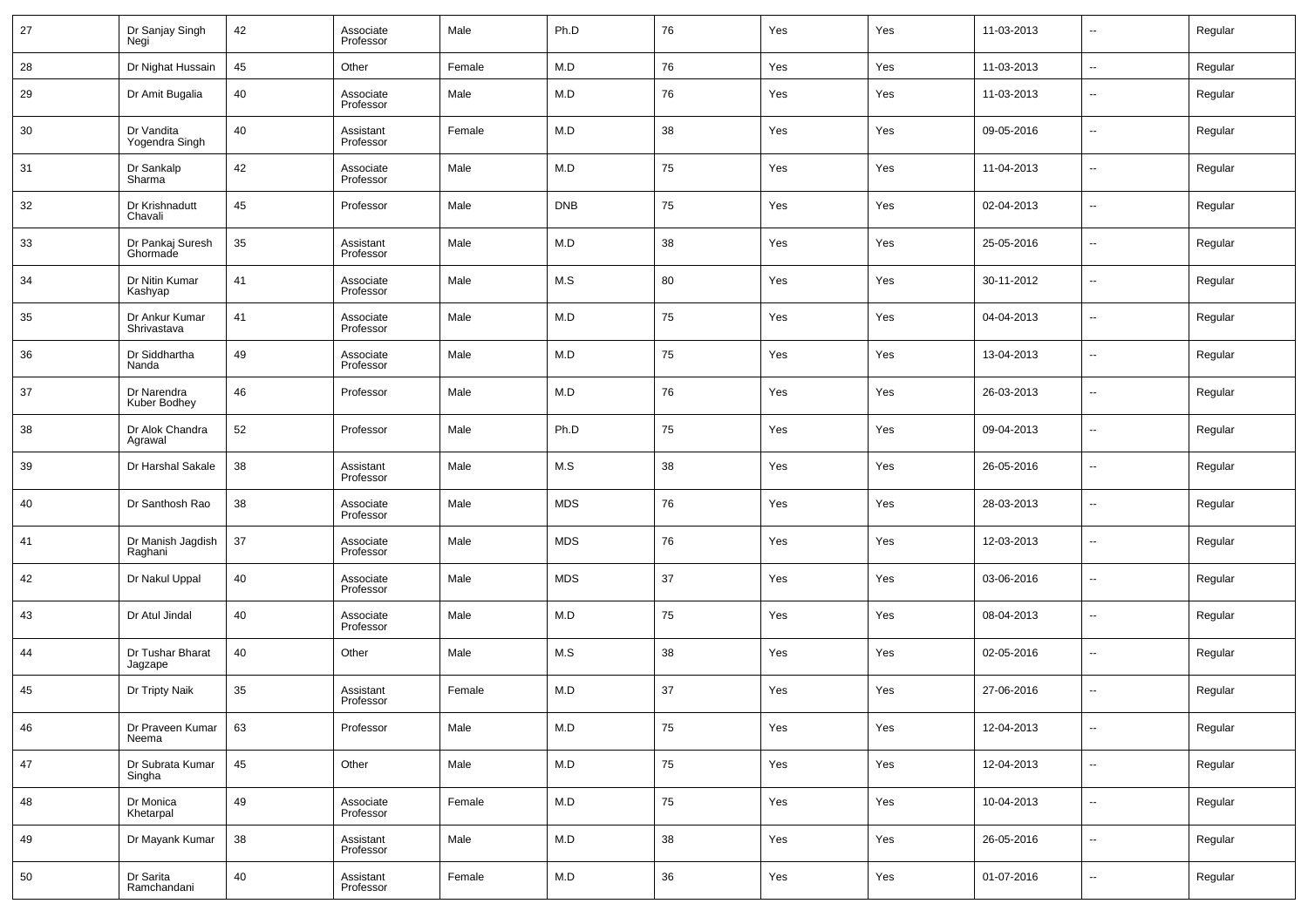| 51 | Dr Ajoy K Behera                   | 52 | Associate<br>Professor                              | Male   | M.D  | 76 | Yes | Yes | 16-03-2013 | --                       | Regular |
|----|------------------------------------|----|-----------------------------------------------------|--------|------|----|-----|-----|------------|--------------------------|---------|
| 52 | Dr Rupa Mehta                      | 37 | Associate<br>Professor                              | Female | M.S  | 77 | Yes | Yes | 25-02-2013 | --                       | Regular |
| 53 | Dr Ripu Daman<br>Arora             | 39 | Associate<br>Professor                              | Male   | M.S  | 76 | Yes | Yes | 11-03-2013 | ш.                       | Regular |
| 54 | Dr Md Sabah<br>Siddiqui            | 39 | Associate<br>Professor                              | Male   | M.D  | 75 | Yes | Yes | 23-04-2013 | ш.                       | Regular |
| 55 | Dr Preetam<br>Narayan Wasnik       | 39 | Associate<br>Professor                              | Male   | M.D  | 38 | Yes | Yes | 30-05-2016 | ш.                       | Regular |
| 56 | Dr Lokesh Kumar<br>Singh           | 42 | Associate<br>Professor                              | Male   | M.D  | 75 | Yes | Yes | 23-04-2013 | --                       | Regular |
| 57 | Dr Sucharita<br>Mandal             | 39 | Assistant<br>Professor                              | Female | M.D  | 37 | Yes | Yes | 23-06-2016 | ш.                       | Regular |
| 58 | Dr Debajyoti<br>Mohanty            | 44 | Other                                               | Male   | M.S  | 74 | Yes | Yes | 01-05-2013 | --                       | Regular |
| 59 | Dr Radhakrishna<br>Ramchandani     | 45 | Associate<br>Professor                              | Male   | M.S  | 76 | Yes | Yes | 16-03-2013 | ш.                       | Regular |
| 60 | Dr Sarita Agrawal                  | 50 | Professor                                           | Female | M.D  | 74 | Yes | Yes | 02-05-2013 | ш.                       | Regular |
| 61 | Dr Vinita Singh                    | 42 | Associate<br>Professor                              | Female | M.D  | 76 | Yes | Yes | 26-03-2013 | $\sim$                   | Regular |
| 62 | Dr Prasanta<br><b>Kumar Nayak</b>  | 40 | Associate<br>Professor                              | Male   | M.D  | 75 | Yes | Yes | 01-04-2013 | ш.                       | Regular |
| 63 | Dr Nilaj Kumar<br>Bagde            | 43 | Associate<br>Professor                              | Male   | M.D  | 38 | Yes | Yes | 06-05-2016 | $\sim$                   | Regular |
| 64 | Dr Nitin Kumar<br>Bhajandas Borkar | 41 | Other                                               | Male   | M.S  | 80 | Yes | Yes | 30-11-2012 | н.                       | Regular |
| 65 | Dr Sunita Singh                    | 39 | Associate<br>Professor                              | Female | M.S  | 75 | Yes | Yes | 09-04-2013 | $\sim$                   | Regular |
| 66 | Dr Namrata<br>Chhabra              | 38 | Assistant<br>Professor                              | Female | M.D  | 36 | Yes | Yes | 01-07-2016 | н.                       | Regular |
| 67 | Dr Satyajit Singh                  | 40 | Assistant<br>Professor                              | Male   | M.D  | 36 | Yes | Yes | 27-07-2016 | $\sim$                   | Regular |
| 68 | Dr Pushpawati                      | 40 | Associate<br>Professor                              | Female | M.D  | 75 | Yes | Yes | 11-04-2013 | н.                       | Regular |
| 69 | Dr Nitin M<br>Nagarkar             | 55 | Dean / Principal /<br>Director / Vice<br>Chancellor | Male   | M.S  | 83 | Yes | Yes | 09-08-2012 | --                       | Regular |
| 70 | Dr Arvind Kumar<br>Shukla          | 43 | Assistant<br>Professor                              | Male   | Ph.D | 13 | No  | Yes | 19-06-2018 | $\sim$                   | Regular |
| 71 | Dr Archana<br>Wankhade             | 42 | Assistant<br>Professor                              | Female | M.D  | 14 | No  | Yes | 16-05-2018 | $\overline{\phantom{a}}$ | Regular |
| 72 | Dr Ramesh<br>Chandrakar            | 38 | Associate<br>Professor                              | Male   | M.D  | 21 | Yes | Yes | 17-10-2017 | $\sim$                   | Regular |
| 73 | Dr Minal Wasnik                    | 38 | Assistant<br>Professor                              | Female | M.D  | 22 | Yes | Yes | 01-09-2017 | $\overline{\phantom{a}}$ | Regular |
| 74 | Dr Somen Misra                     | 56 | Professor                                           | Male   | M.D  | 21 | Yes | Yes | 09-10-2017 | $\overline{\phantom{a}}$ | Regular |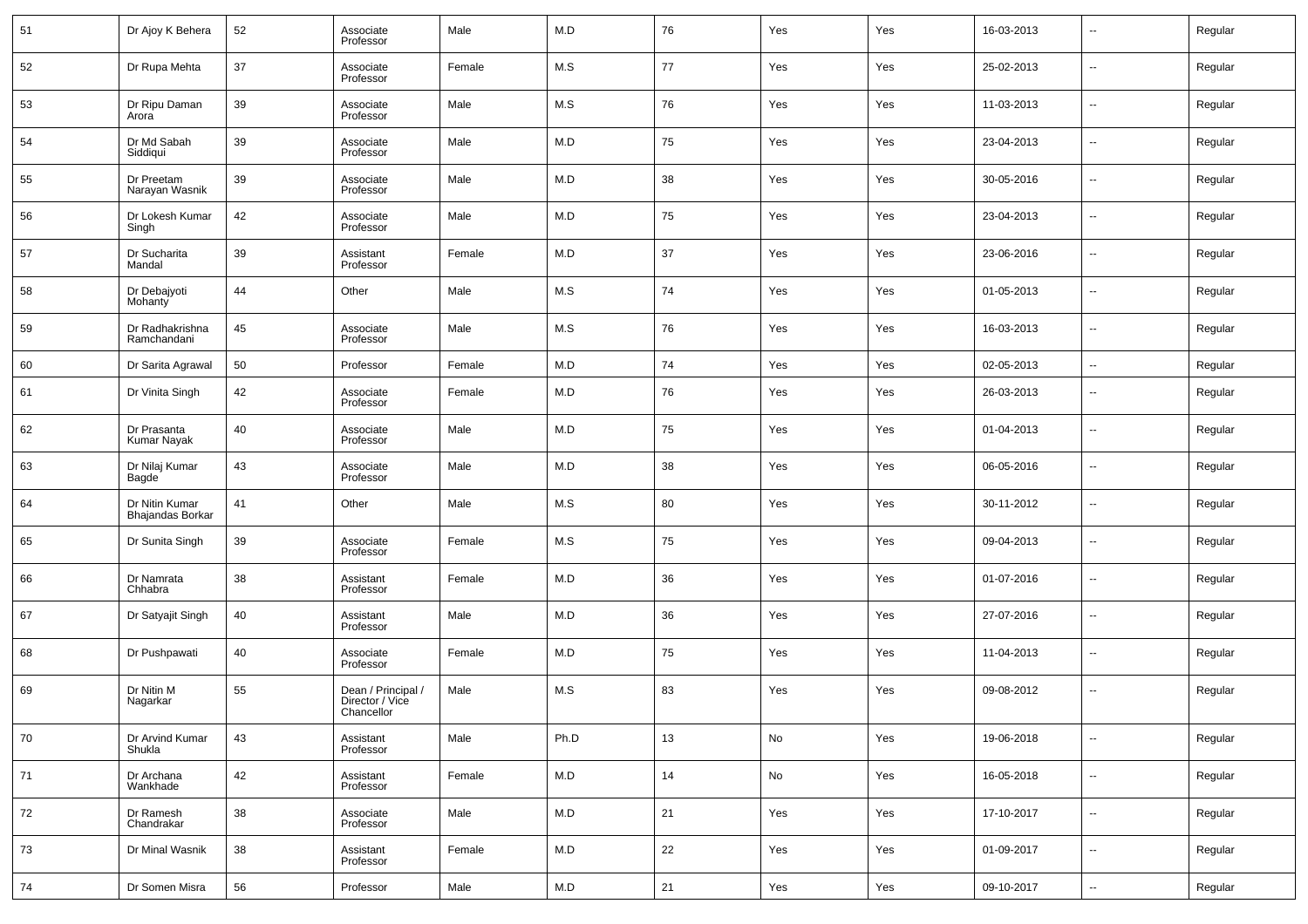| 75 | Dr Neeta Misra                         | 58 | Other                  | Female | M.D         | 20     | Yes | Yes | 13-11-2017 | н.                       | Regular                |
|----|----------------------------------------|----|------------------------|--------|-------------|--------|-----|-----|------------|--------------------------|------------------------|
| 76 | Dr Lubna Khan                          | 53 | Other                  | Female | M.D         | 22     | Yes | Yes | 11-09-2017 | $\overline{\phantom{a}}$ | Regular                |
| 77 | Dr Vijaya Sahu                         | 40 | Associate<br>Professor | Female | M.D         | 21     | Yes | Yes | 05-10-2017 | --                       | Regular                |
| 78 | Dr Saroj Kumar<br>Pati                 | 40 | Assistant<br>Professor | Male   | M.D         | 21     | Yes | Yes | 04-10-2017 | $\sim$                   | Regular                |
| 79 | Dr Bikram Keshari<br>Kar               | 41 | Associate<br>Professor | Male   | M.D         | 17     | Yes | Yes | 01-02-2018 | н.                       | Regular                |
| 80 | Dr Bikas Sahoo                         | 35 | Assistant<br>Professor | Male   | M.D         | 12     | Yes | Yes | 19-07-2018 | ш,                       | Adhoc /<br>Contractual |
| 81 | Dr Anil Kumar<br>Goel                  | 48 | Other                  | Male   | M.D         | 21     | Yes | Yes | 14-10-2017 | н.                       | Regular                |
| 82 | Dr Jondhale Sunil<br>Natha             | 36 | Assistant<br>Professor | Male   | M.D         | 21     | Yes | Yes | 09-10-2017 | н.                       | Regular                |
| 83 | Dr Rashmi dubey                        | 43 | Associate<br>Professor | Female | M.D         | $22\,$ | Yes | Yes | 21-09-2017 | н.                       | Regular                |
| 84 | Dr Mamta                               | 35 | Assistant<br>Professor | Female | M.D         | 22     | Yes | Yes | 01-09-2017 | н.                       | Regular                |
| 85 | Dr Chinmaya<br>Kumar Panda             | 36 | Assistant<br>Professor | Male   | M.D         | $22\,$ | Yes | Yes | 26-09-2017 | н.                       | Regular                |
| 86 | Dr Habib Md<br>Reazaul Karim           | 38 | Assistant<br>Professor | Male   | M.D         | 22     | Yes | Yes | 27-09-2017 | н.                       | Regular                |
| 87 | Dr Ranganath T G                       | 35 | Assistant<br>Professor | Male   | M.D         | 22     | Yes | Yes | 25-09-2017 | н.                       | Regular                |
| 88 | Dr Dibakar Sahu                        | 42 | Assistant<br>Professor | Male   | M.D         | 16     | Yes | Yes | 16-03-2018 | н.                       | Regular                |
| 89 | Dr Satish Satpute                      | 35 | Assistant<br>Professor | Male   | M.D         | 14     | Yes | Yes | 01-05-2018 | н.                       | Regular                |
| 90 | Dr Keshav<br>Nagpure                   | 38 | Assistant<br>Professor | Male   | M.D         | 21     | Yes | Yes | 23-10-2017 | --                       | Regular                |
| 91 | Dr Rohini Rokkam                       | 34 | Assistant<br>Professor | Female | M.D         | 12     | No  | Yes | 19-07-2018 | н.                       | Adhoc /<br>Contractual |
| 92 | Dr Sai Krishna<br>Tikka                | 34 | Assistant<br>Professor | Male   | M.D         | 13     | No  | Yes | 18-06-2018 | --                       | Regular                |
| 93 | Dr Rubik Ray                           | 37 | Assistant<br>Professor | Male   | M.D         | 21     | Yes | Yes | 16-10-2017 | --                       | Regular                |
| 94 | Dr Tridip Dutta<br>Baruah <sup>'</sup> | 40 | Associate<br>Professor | Male   | M.D         | 16     | Yes | Yes | 12-03-2018 | $\overline{\phantom{a}}$ | Regular                |
| 95 | Dr Dharmendra<br>Dugar                 | 43 | Associate<br>Professor | Male   | M.D         | 16     | Yes | Yes | 13-03-2018 | ш,                       | Regular                |
| 96 | Dr<br>Chandrashekhar<br>Shrivastava    | 40 | Associate<br>Professor | Male   | M.D         | 21     | Yes | Yes | 17-10-2017 | $\overline{\phantom{a}}$ | Regular                |
| 97 | Dr Sarita Rajbhar                      | 36 | Assistant<br>Professor | Female | M.D         | 18     | Yes | Yes | 23-01-2018 | $\sim$                   | Regular                |
| 98 | Dr Satyaki<br>Ganguly                  | 40 | Associate<br>Professor | Male   | ${\sf M.D}$ | $22\,$ | Yes | Yes | 25-09-2017 | $\sim$                   | Regular                |